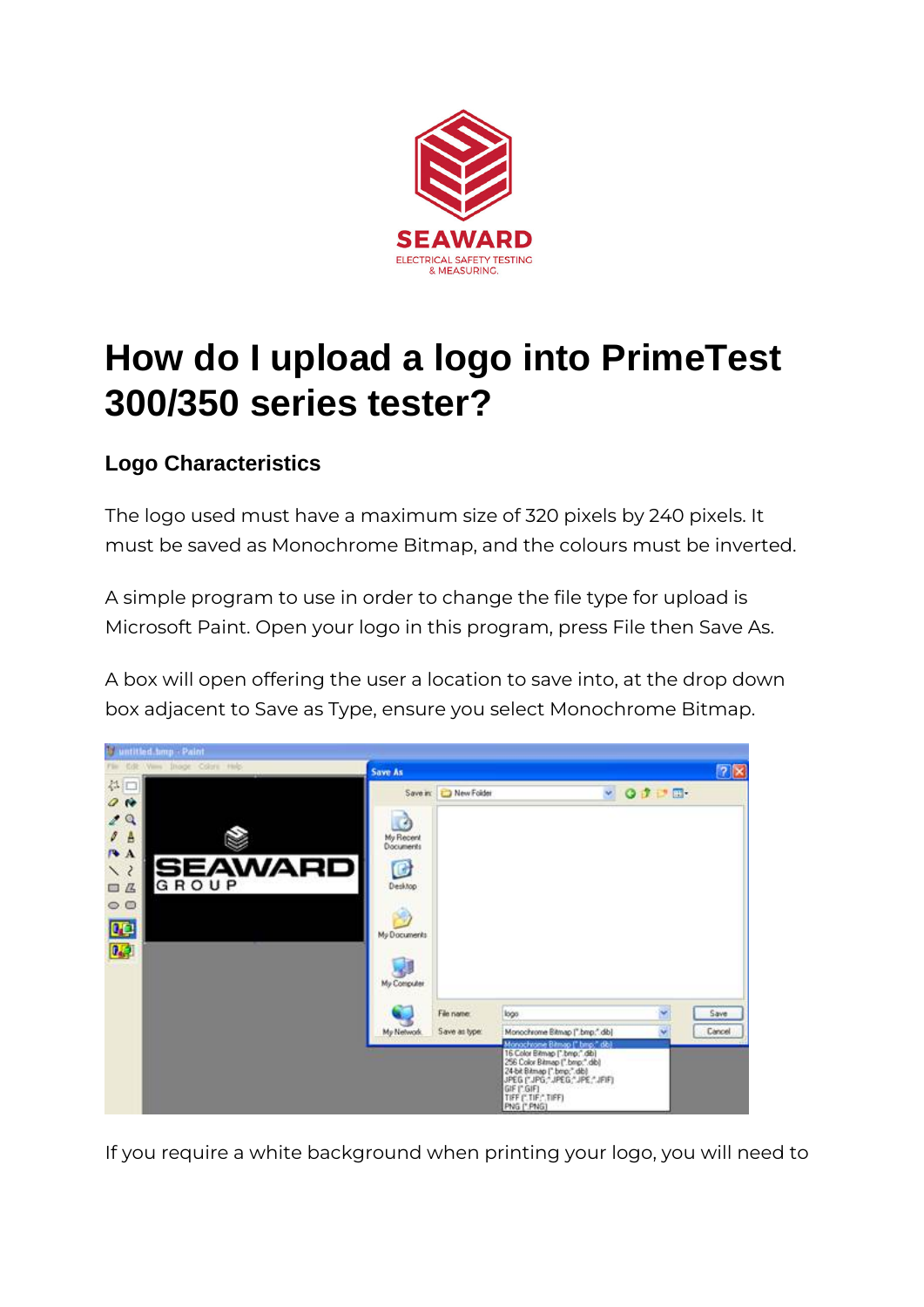ensure the colours are inverted (eg Black background on the image), as shown above. To invert your colour scheme within Paint, simply click Image from the top menu bar, then Invert Colours. Once again ensure your file is saved as Monochrome Bitmap.

#### **Transferring the Logo to your Tester**

Turn your tester on and go into the main menu, scroll to Data Transfer, press OK then scroll down to Load TnT Logo. The following screen will appear.



#### **Bluetooth Connection**

Within the computer tab you should see the computer name that you originally paired the tester with. If not use the left or right arrow to scroll until you find the computer. Await the egg timer to change into the Bluetooth Icon and the tester is ready to receive data.

## **Wired Connection (PT350 Only)**

Within the computer tab you will need to ensure RS-232 is selected. The Tester is now configured to receive the logo.

#### **Computer Transfer Application**

Run the file Seaward DataTransfer.exe application, this can be found on the Utilities Disc provided with your tester. The following program will open.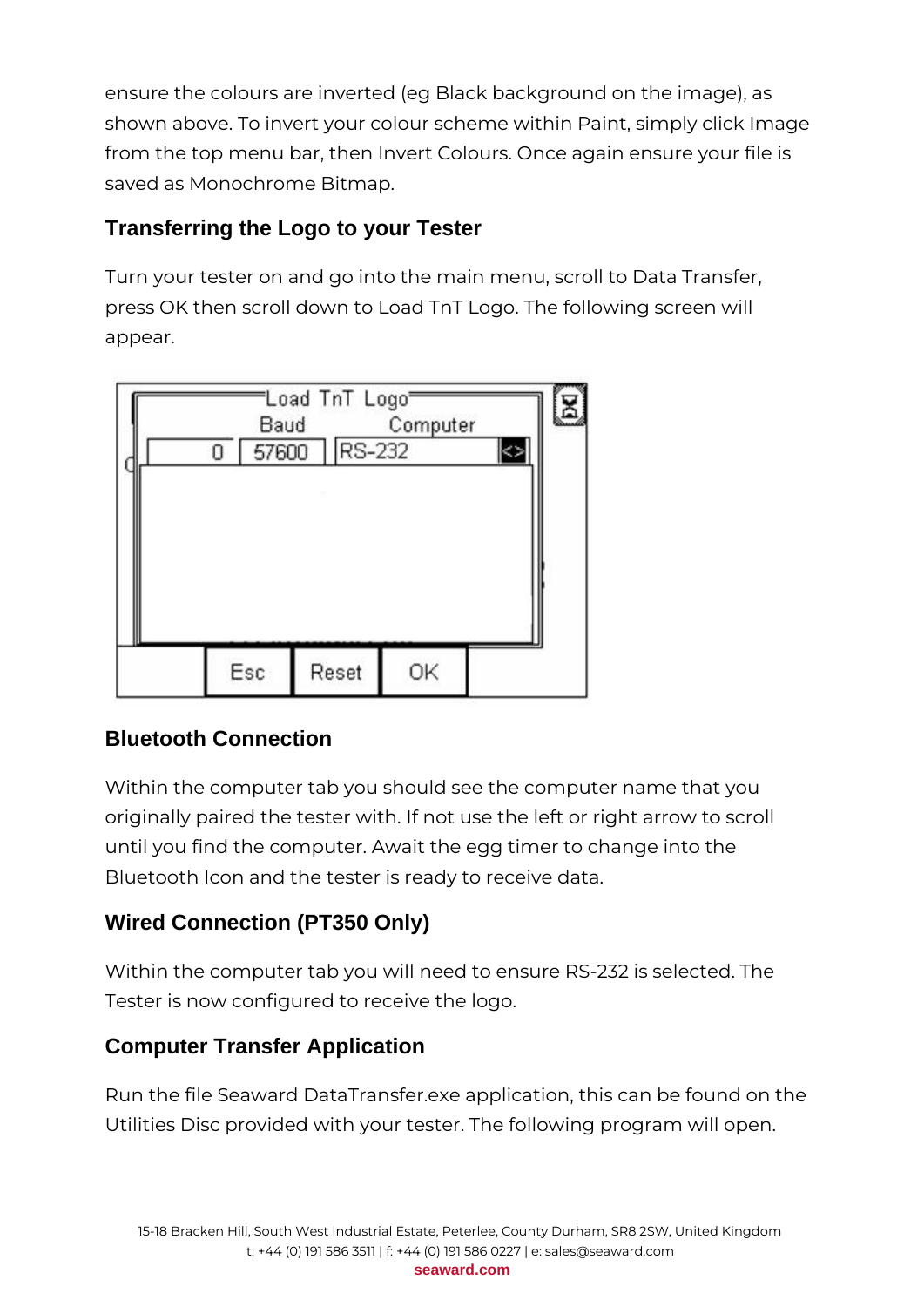| C Data Transfer           |           |   |                                                | ۳              |
|---------------------------|-----------|---|------------------------------------------------|----------------|
| File Capture Help         |           |   |                                                |                |
|                           | COM3      | × | Configure COM Port                             |                |
| Download Progress         |           |   |                                                |                |
| Time                      | 00.00.00  |   | Estimated time to completion 00:00:00<br>Ready |                |
|                           |           |   |                                                | 0 <sup>2</sup> |
| Data received from Tester |           |   |                                                |                |
|                           |           |   |                                                |                |
|                           |           |   |                                                |                |
|                           |           |   |                                                |                |
|                           |           |   |                                                |                |
|                           |           |   |                                                |                |
|                           |           |   |                                                |                |
|                           |           |   |                                                |                |
|                           |           |   |                                                |                |
|                           |           |   |                                                |                |
| Capture OFF               | File Name |   |                                                |                |

Ensure you have selected the correct COM Port, this will be the same port used for downloading of test results. You can check the port settings by clicking Configure COM Port. A display will appear, ensure your settings are set as below. If not change them and confirm by pressing Apply, then OK.

| <b>COM3 Properties</b>   |              |                         |       |
|--------------------------|--------------|-------------------------|-------|
| Port Settings            |              |                         |       |
| Bits per second: 57600   |              |                         |       |
| Data bits: 8             |              |                         |       |
|                          | Parity: None |                         |       |
| Stop bits: 2             |              |                         |       |
| Flow control: Xon / Xoff |              |                         |       |
|                          |              | <b>Restore Defaults</b> |       |
| <b>OK</b>                |              | Cancel                  | Apply |

On the Data Transfer utility, press File, then click the Send File option, A pop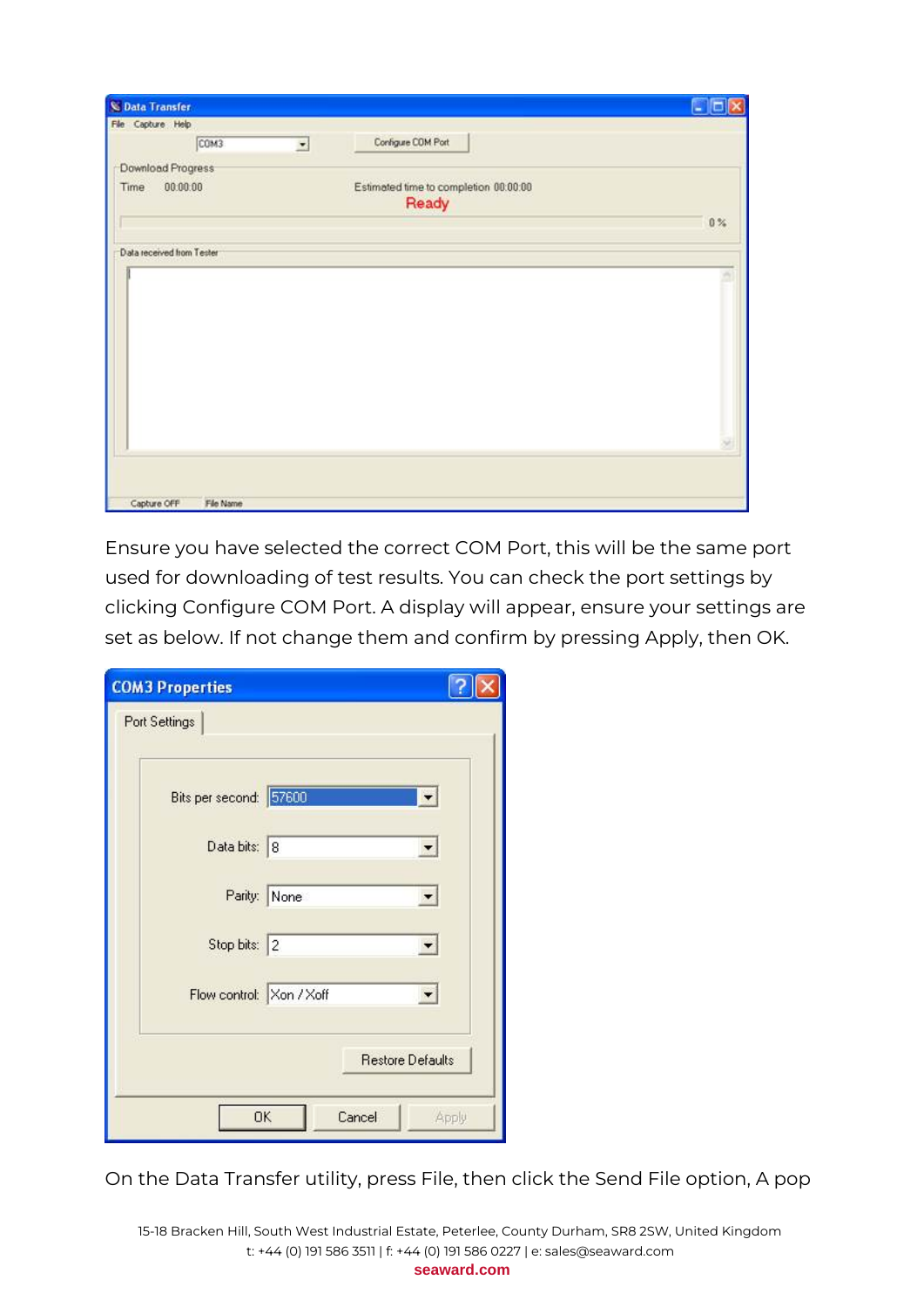up will appear, automatically looking for Bitmap files, (.bmp). Select the logo file you saved earlier and the transfer should automatically begin.

A progress bar on the application will indicate file transfer, and the amount of data received will be shown numerically in the top left hand of the tester screen.

Once the progress is complete, you should see the logo displayed on the tester. Do not be alarmed if the logo does not appear centralised within the display. Press Ok to return to the main screen on the tester.



#### **Select Logo to Print**

In order to apply a logo to the print label you must instruct the tester where to look for the logo.

On the main screen of the tester press Menu, scroll to View Saved Data. If you do not have any data on your tester it is advisable to perform a test in order to have a result.

Highlight any test and press the Select (F4), a Test Details screen will then be displayed. Press the soft key Options (F4), select the option Print Label.

You should then see the label display, at this point press the soft key Setup (F3), and the following screen will be displayed